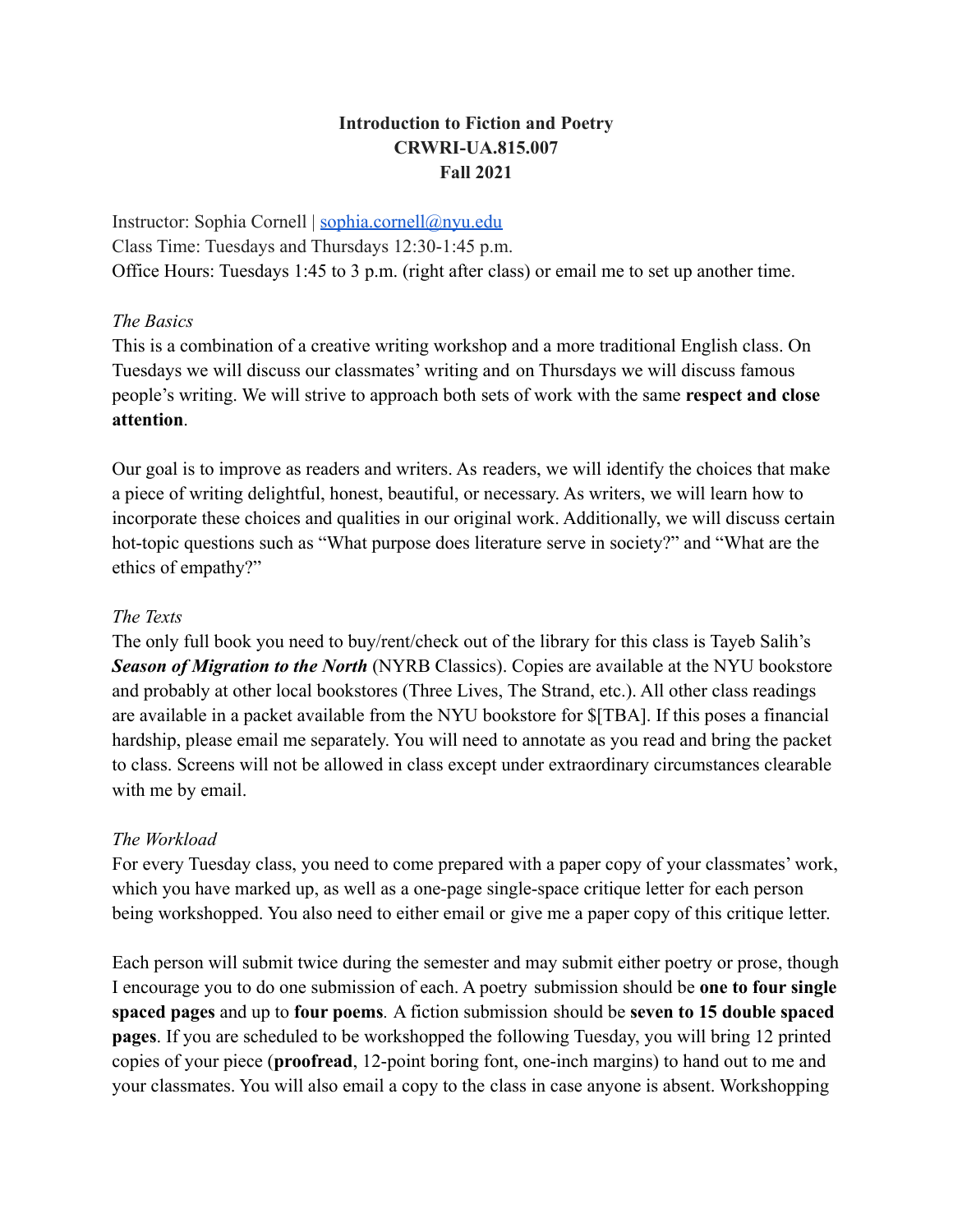can be thought of as a three-week long process. Week one: You submit. Week two: You are workshopped. Week three: You meet with me in office hours to debrief the workshop.

For every Thursday class, you need to have read and marked up the assigned readings, which will usually involve several works of poetry and fiction alongside a paired essay or interview. Weekly readings will be less than 90 pages and must be done with extreme care.

Each week, one of you will be the Resident Expert. RE's will open the class with a ten-minute presentation on the themes of the text(s), relevant historical context, and background about the author(s)—contemporary influences, recurrent preoccupations, poorly-aged political beliefs, relevant love affairs, etc. When we are reading more than one author for that class, the RE may focus on the author(s) and text(s) of their choice. To this end, the RE should have read at least one and probably more than one longer critical piece on the texts and/or authors in addition to any that may be assigned. Good places to look for such pieces are the *[London Review of Books](https://www.lrb.co.uk/), [New York Review of Books](https://www.nybooks.com/), [Harper's](https://harpers.org/)*, *[New Yorker](https://www.newyorker.com/), [Bookforum](https://www.bookforum.com/).* You can email me if you need suggestions or are getting paywalled out. More academic sources can be found through the [NYU](https://guides.nyu.edu/english-and-american-literature) [libraries](https://guides.nyu.edu/english-and-american-literature). A good RE presentation will be information-dense and show evidence of significant research. No visual component is necessary, but if you want to do a powerpoint or something, feel free.

For your final portfolio, you will submit a substantial revision of either previous submission and either two new poems or three pages of new fiction, which can but need not be the start of something longer.

## *Attendance*

You have to come to class. You get one no-questions-asked absence (obviously this can't be on a day when you are being workshopped, submitting to workshop, or Resident Experting). Every two additional absences will lower your grade by one letter grade. Persistent, egregious tardiness (i.e. being more than five minutes late more than twice) will count as an absence. In the case of an emergency (family, medical, or otherwise) the rules are obviously different. Please let me know about anything that comes up as soon as possible.

One missing absence can be made up by attending a poetry or fiction reading and writing a two-page single-spaced reflection. I encourage you to do this for your own edification and pleasure even if you do not need to make up class. Additionally, one lucky person (i.e. the first person who asks) can make up an absence by signing up to be RE a second time.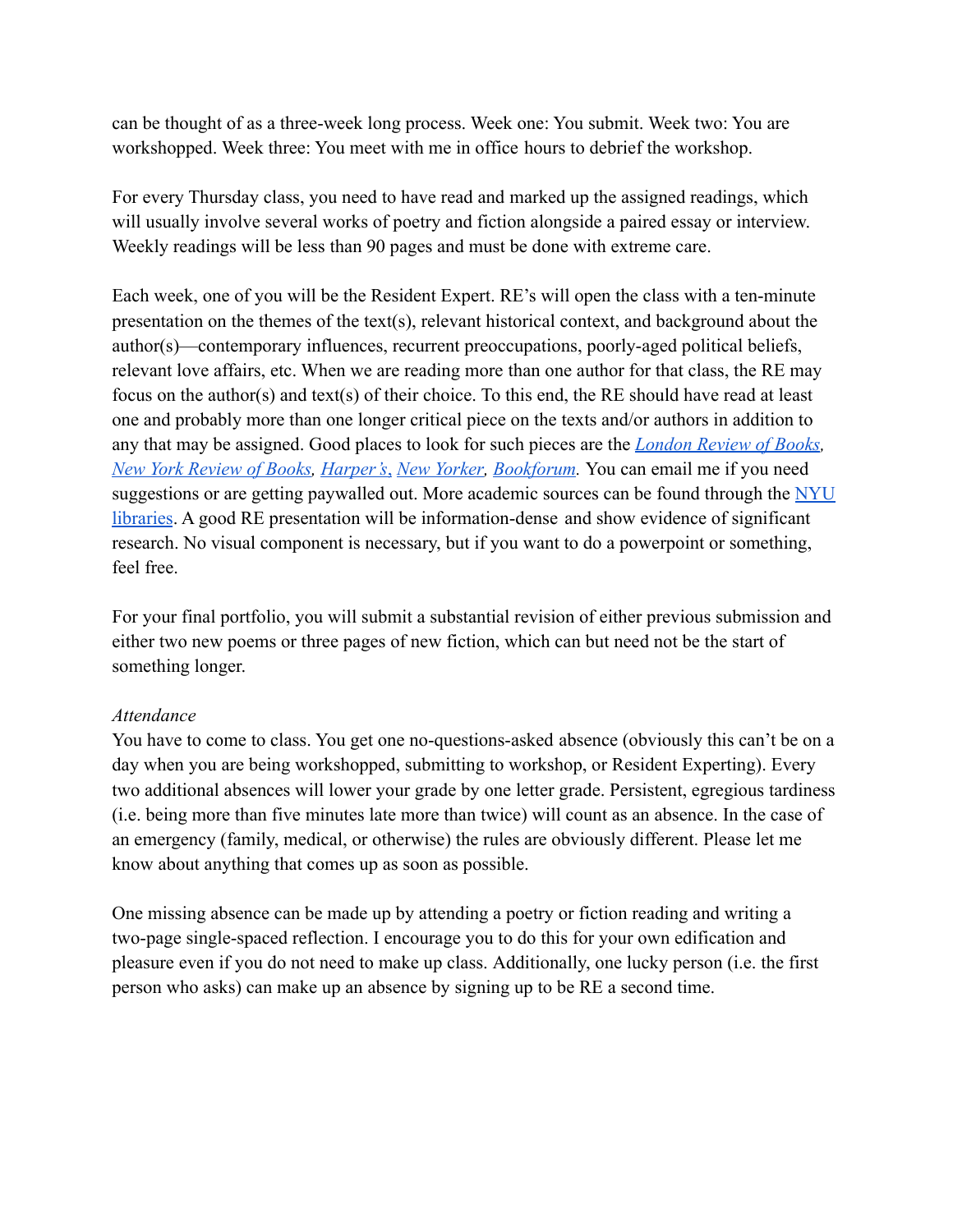## *Grading*

Your grade is

20% The timeliness and polish of your submissions. 20% The quality of your Resident Expert presentation. 20% The detail and care taken in the critique letters and in your comments in workshop. (See HOW TO CRITIQUE.) 20% Your close attention to the assigned reading, as evidenced by your eager participation in class and original, specific comments. 20% The timely, polished completion of your final portfolio.

# *Plagiarism*

I will fail you for this, but it will make both of us sad, so please don't do it. If you are trending toward the kind of desperation that might bring you to plagiarism, please come to office hours as soon as possible.

*Number Assignments*

| $1 =$                                      | $7 =$                             |
|--------------------------------------------|-----------------------------------|
|                                            |                                   |
|                                            |                                   |
|                                            |                                   |
|                                            |                                   |
| $2 =$<br>$3 =$<br>$4* =$<br>$5 =$<br>$6 =$ | $8 =$ $9* =$ $10 =$ $11 =$ $12 =$ |

## *The Schedule*

| Sept | 2 | Intros, Mingling, Syllabus, Handouts (INFO GATHERING, HOW TO<br>CRITIQUE, PRESCRIPTIONS, "The School" by Donald Barthelme)                                                                                                                                                                  |
|------|---|---------------------------------------------------------------------------------------------------------------------------------------------------------------------------------------------------------------------------------------------------------------------------------------------|
|      |   | HW: Read both "Otherwise" by Jane Kenyon and the "Husband Stitch" by<br>Carmen Maria Machado. Pick one, mark it up, and write a sample critique letter<br>for the author. (See HOW TO CRITIQUE handout)                                                                                     |
| Sept |   | Review of HOW TO CRITIQUE and other workshop norms.<br>Sample workshop of Kenyon and Machado.                                                                                                                                                                                               |
| Sept | 9 | The Prose Poem<br>Poems: Charles Baudelaire, Jorge Luis Borges, Lydia Davis, Ben Lerner, Daniil<br>Kharms, Peter Handke, Carolyn Forsché, Ars Poetica by Czeslaw Milosz<br>Essays: "Why I Write" by Paul Auster and "On Keeping a Notebook" by Joan<br>Didion<br>The Resident Expert is 12. |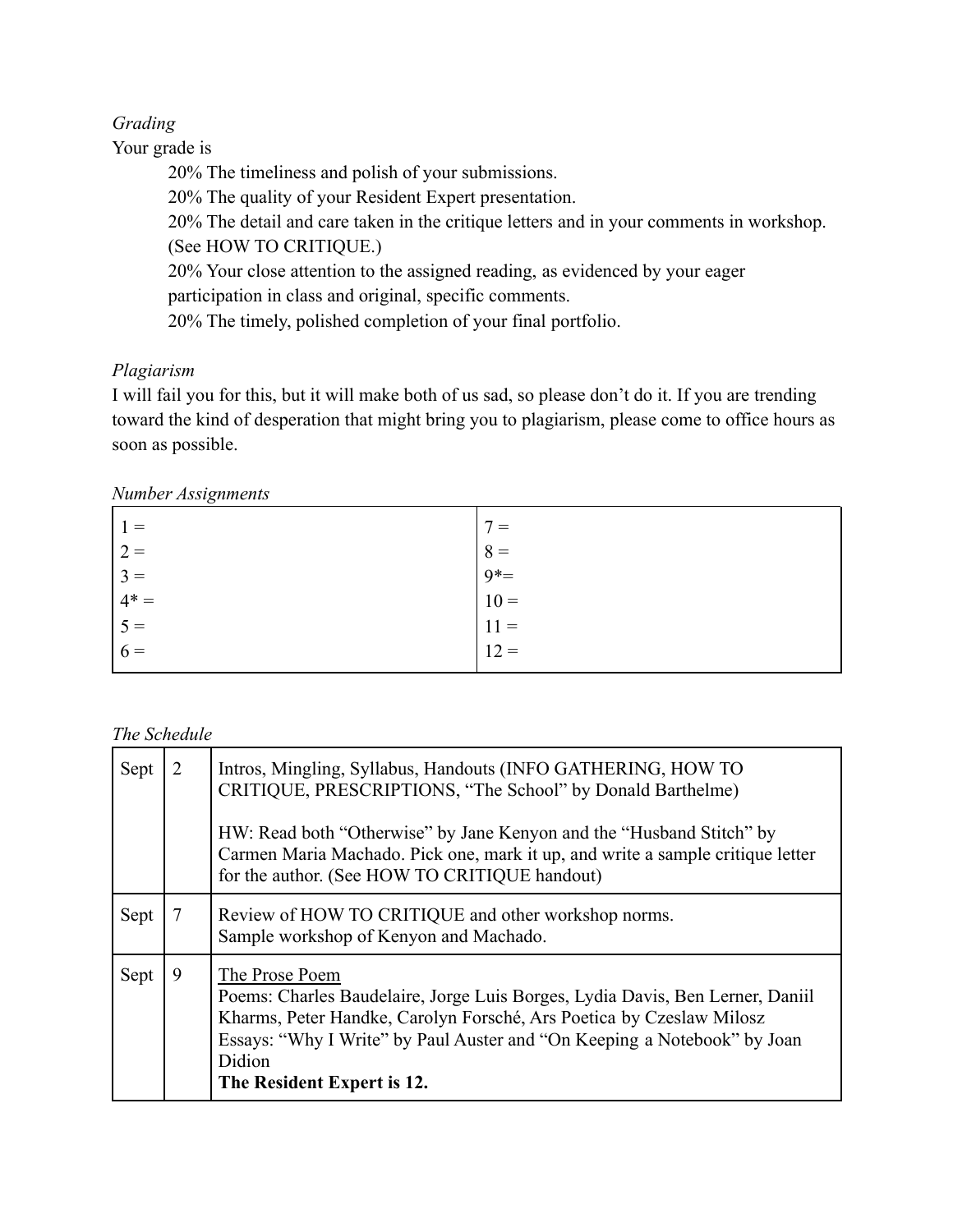|      |        | Students 1 and 2 submit for workshop.                                                                                                                                                                                                                                                                                                                                    |
|------|--------|--------------------------------------------------------------------------------------------------------------------------------------------------------------------------------------------------------------------------------------------------------------------------------------------------------------------------------------------------------------------------|
| Sept | 14     | Workshop 1 and 2.<br>3 and 4 submit for workshop.                                                                                                                                                                                                                                                                                                                        |
| Sept | 16     | Dirty Realism and its Heirs.<br>Fiction: Denis Johnson from Train Dreams, Ottessa Moshfegh from Homesick for<br>Another World, Virginie Despentes from Vernon Subutex.<br>Poems: Allen Ginsberg, John Darnielle, Richard Hugo,<br>Essay: "The Sentence is a Lonely Place" by Garielle Lutz<br>The Resident Expert is 11.                                                 |
| Sept | 21     | Workshop 3 and 4.<br>5 and 6 submit for workshop.                                                                                                                                                                                                                                                                                                                        |
| Sept | 23     | Writing About Sex, or Autofiction Part 1<br>Fiction: Garth Greenwell from What Belongs to You, Elfride Jelinek from The<br>Piano Teacher<br>Poems: Sappho, Natalie Diaz, W.H Auden, J. Cole, Adrienne Rich, Louise Glück<br>Essay: "Today the artist is a saint" by Edmund White<br>Optional Podcast: Public Books 101-Novels and Intimacy<br>The Resident Expert is 10. |
| Sept | 28     | Workshop 5 and 6.<br>7 and 8 submit for workshop.                                                                                                                                                                                                                                                                                                                        |
| Sept | 30     | Ennui, or Autofiction Part 2<br>Fiction: Lucia Berlin from Manual for Cleaning Ladies, Sigrid Nuñez from The<br>Friend<br>Poems: Li-Shang Yin, Emily Dickinson, Phillip Larkin, John Berryman, Frank<br>O'Hara, Sylvia Plath, John Ashbery, Kendrick Lamar, Snow Tha Product<br>Essay: "Tell me everything" by Christian Lorentzen<br>The Resident Expert is 9.          |
| Oct  | 5      | Workshop 7 and 8.<br>Students 9 and 10 submit for workshop.                                                                                                                                                                                                                                                                                                              |
| Oct  | $\tau$ | <b>Toni Morrison</b><br>Fiction: From Sula, Song of Solomon<br>Essay: From Playing in the Dark<br>The Resident Expert is 8.                                                                                                                                                                                                                                              |
| Oct  | 12     | NO CLASS. Monday schedule.                                                                                                                                                                                                                                                                                                                                               |
| Oct  | 14     | <b>Essayistic Fiction and the Educated Narrator</b><br>Fiction: Teju Cole from Open City, Daryl Pinckney from Black Deutschland,<br>Kazuo Ishiguro from Remains of the Day                                                                                                                                                                                               |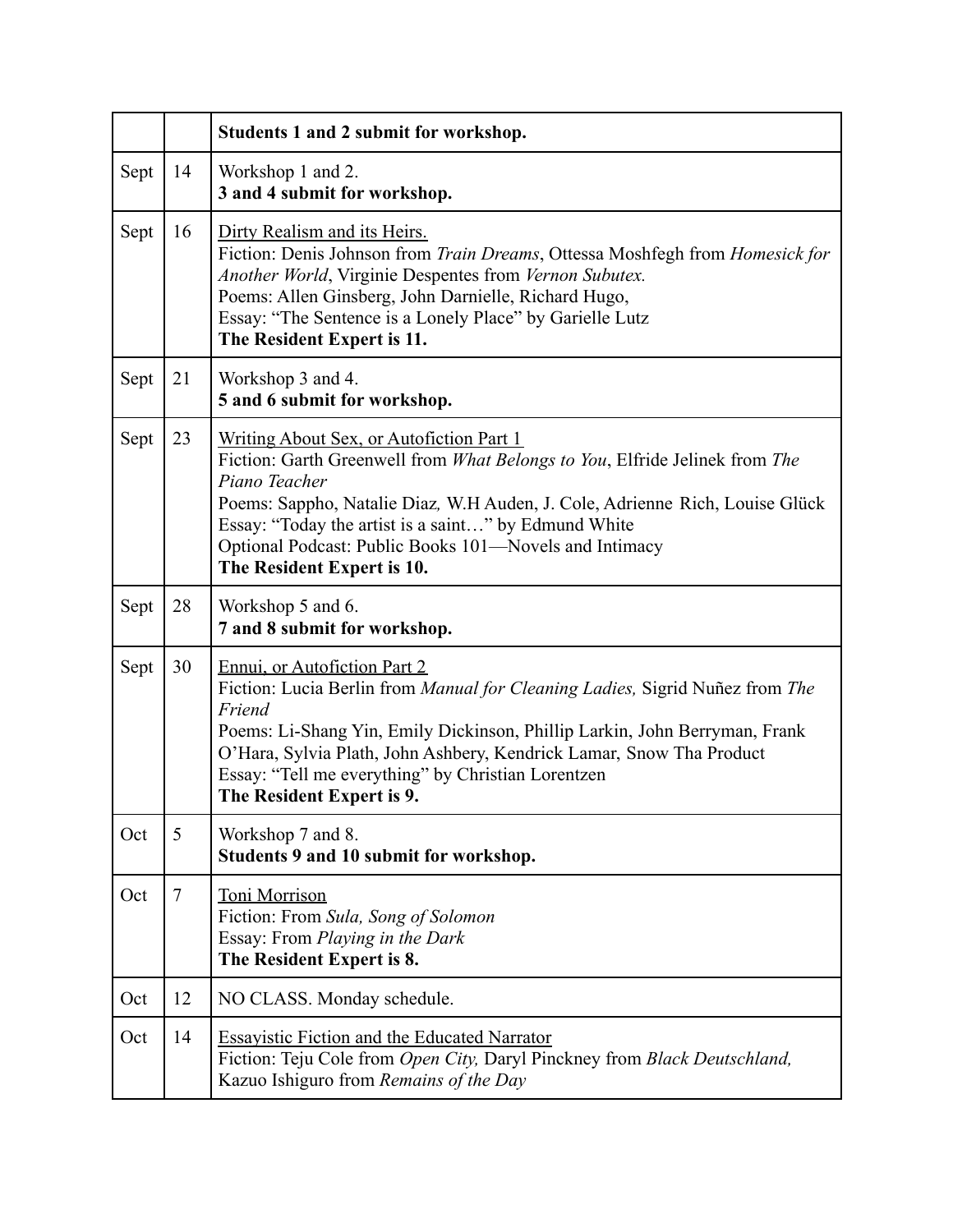|            |                | The Resident Expert is 7.                                                                                                                                                                                                                                                                                                                                                                  |
|------------|----------------|--------------------------------------------------------------------------------------------------------------------------------------------------------------------------------------------------------------------------------------------------------------------------------------------------------------------------------------------------------------------------------------------|
| Oct        | 19             | Workshop 9 and 10.<br>11 and 12 submit for workshop.                                                                                                                                                                                                                                                                                                                                       |
| Oct        | 21             | <u>The Wry Short Story, or the Avoidance of Cliché</u><br>Fiction: Nathan Englander from For the Relief of Unbearable Urges, Sam Lipsyte<br>from the New Yorker, George Saunders from Tenth of December, Nana Kwame<br>Adjeh-Brenyah from Friday Black.<br>Essay: "Politics and the English Language" by George Orwell<br>The Resident Expert is 6.                                        |
| Oct        | 26             | Workshop 11 and 12.<br>1 and 2 submit for workshop.                                                                                                                                                                                                                                                                                                                                        |
| Oct        | 28             | <b>Writing Under and About Oppression</b><br>Fiction: J.M. Coetzee from Life and Times of Michael K., Herta Müller from Land<br>of Green Plums<br>Poems: Noor Hindi, Wilfred Owen, Lucille Clifton, Mary Oliver, Solmaz Sharif,<br>Tracy K. Smith<br>Essay: "Everybody's Protest Novel" by James Baldwin, and excerpts from<br>Maggie Nelson's Art of Cruelty<br>The Resident Expert is 5. |
| <b>Nov</b> | 2              | Workshop 1 and 2.<br>3 and 4 submit for workshop.                                                                                                                                                                                                                                                                                                                                          |
| <b>Nov</b> | $\overline{4}$ | <b>Empathy and Appropriation in Fiction</b><br>Fiction: Extremely short excerpt of <i>Middlemarch</i> by George Eliot<br>Poem: Walt Whitman<br>Essays: "The Banality of Empathy" by Namwali Serpell, "Fascinated to<br>Presume" by Zadie Smith, "Getting in and Out" by Zadie Smith, "How to<br>Unlearn everything" by Alexander Chee<br>The Resident Expert is 4.                         |
| <b>Nov</b> | 9              | Workshop 3 and 4.<br>5 and 6 submit for workshop.                                                                                                                                                                                                                                                                                                                                          |
| <b>Nov</b> | 11             | David Foster Wallace<br>From Infinite Jest, Pale King, Brief Interviews with Hideous Men<br>Poem: Mary Karr from Tropics of Squalor<br>Essay: "Human, all too Inhuman," by James Wood<br>The Resident Expert is 3.                                                                                                                                                                         |
| <b>Nov</b> | 16             | Workshop 5 and 6.<br>7 and 8 submit fiction for workshop.                                                                                                                                                                                                                                                                                                                                  |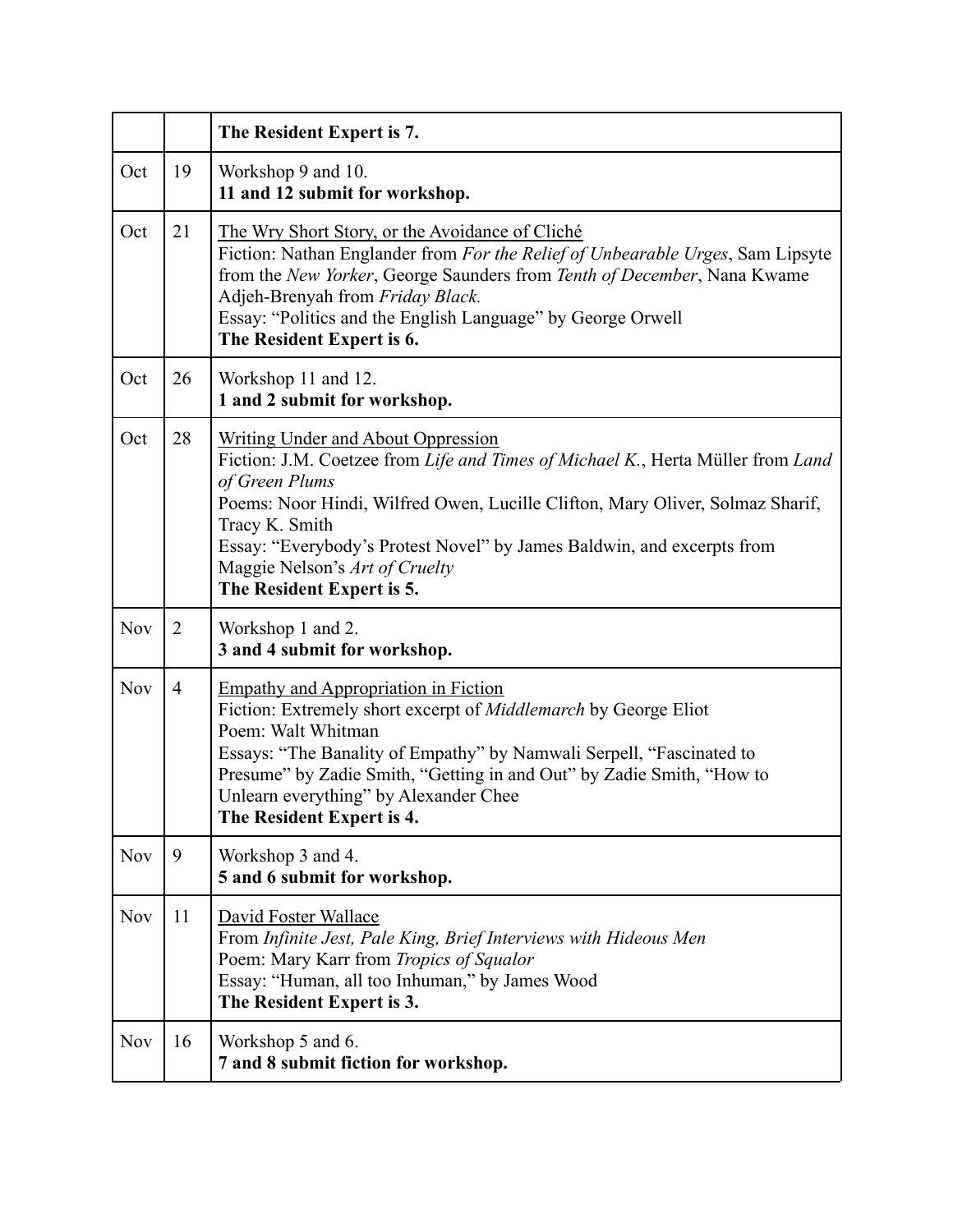| <b>Nov</b> | 18             | The Academic Tricksters<br>Fiction: Vladimir Nabokov from <i>Pnin</i> , Jorge Luis Borges from <i>Ficciones</i><br>Poetry: From Pale Fire<br>Essay: Martin Amis from The War Against Cliche<br>The Resident Expert is 2.                                                                                                        |
|------------|----------------|---------------------------------------------------------------------------------------------------------------------------------------------------------------------------------------------------------------------------------------------------------------------------------------------------------------------------------|
| <b>Nov</b> | 23             | Workshop 7 and 8.<br>9 and 10 submit fiction for workshop.                                                                                                                                                                                                                                                                      |
| <b>Nov</b> | 25             | NO CLASS. Happy Thanksgiving!                                                                                                                                                                                                                                                                                                   |
| <b>Nov</b> | 30             | Workshop 9 and 10.<br>11 and 12 submit fiction for workshop.                                                                                                                                                                                                                                                                    |
| Dec        | $\overline{2}$ | The Post-Post-Modernists<br>Fiction: Helen DeWitt from The Last Samurai, Dana Spiotta from Innocents and<br>Others, Rachel Kushner from The Flamethrowers<br>Poem: Anne Carson from The Autobiography of Red<br>The Resident Expert is 1.                                                                                       |
| Dec        | $\overline{7}$ | Workshop 11 and 12.                                                                                                                                                                                                                                                                                                             |
| Dec        | 9              | The Voicey, Digressive Sentence<br>Fiction: Mauro Javier Cárdenas from Aphasia, Roberto Bolaño from By Night in<br>Chile, Fernanda Melchor from Hurricane Season.<br>Poems: Hannif Abduraquib, Dorothea Lasky<br>Essay: Cárdenas Interview with Dustin Illingworth.<br>Opportunity to be Resident Expert to make up an absence. |
| Dec        | 14             | Season of Migration to the North (Tayeb Salih) through page<br>Make-up workshop if necessary.                                                                                                                                                                                                                                   |
| Dec        | 16             | Season of Migration to the North through end.<br>Final Portfolio's Due<br>Festivities!                                                                                                                                                                                                                                          |

# *Student Wellness Policy (From NYU)*

Unless we see explicit evidence in workshop that the speaker of a work is the writer themselves, we assume the speaker is fictional. However, certain content relating to murder, depression, suicide, sexual assault, or severe mental distress, such as seems to be a possible cry for help, will likely prompt the instructor's attention. Please send an email putting this work in context before submitting work, especially for workshop, that may be interpreted as such. If you do feel you need someone to talk to at any point in the semester, please feel safe to reach out to me and I can guide you to the NYU Wellness Center.

*Disability Disclosure Statement (From NYU)*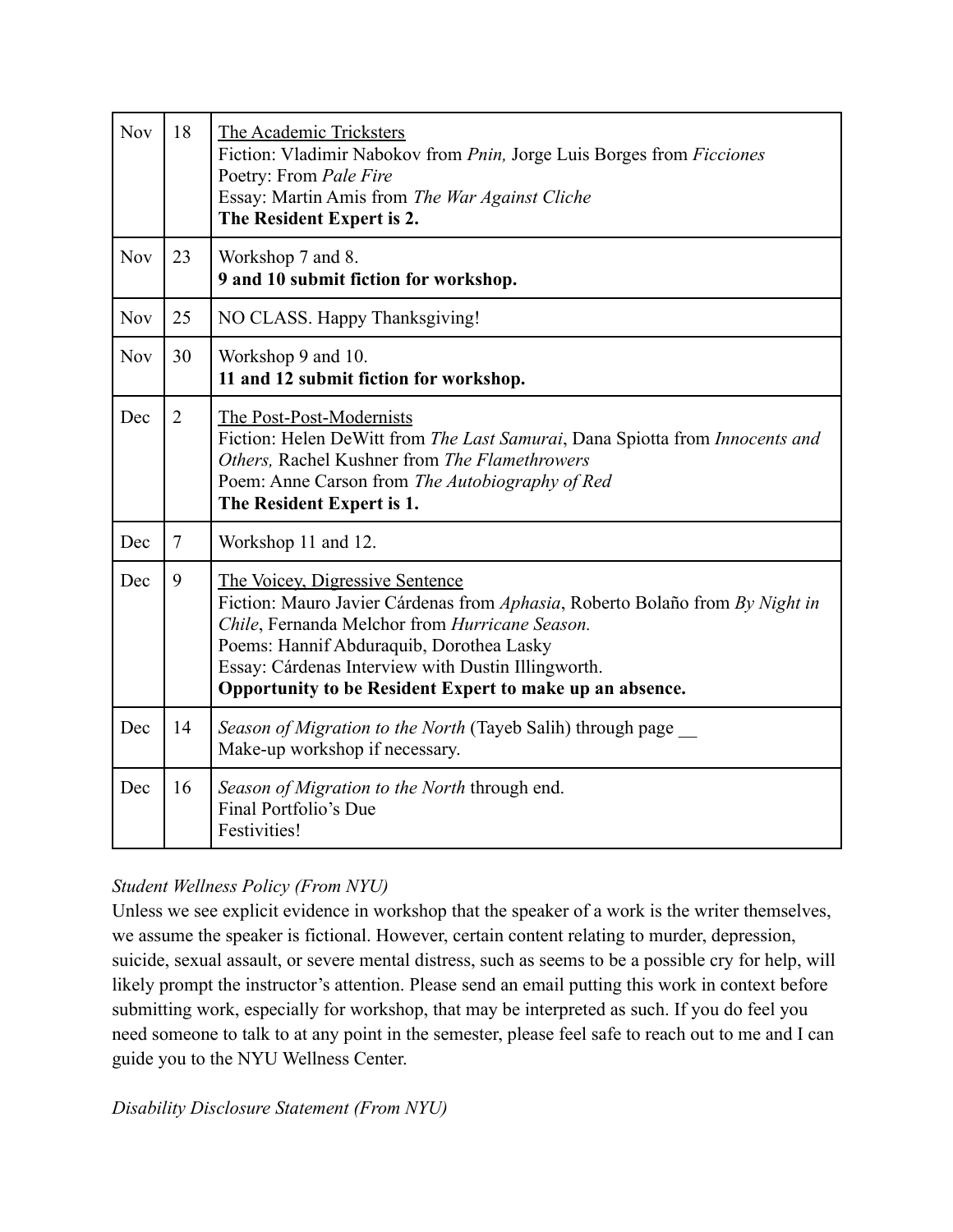Academic accommodations are available to any student with a chronic, psychological, visual, mobility, learning disability, or who is deaf or hard of hearing. Students should please register with the Moses Center for Students with Disabilities at 212-998-4980. NYU's Henry and Lucy Moses Center for Students with Disabilities 726 Broadway, 2nd Floor New York, NY 10003-6675 Telephone: 212-998-4980 Voice/TTY Fax: 212-995-4114 Web site: http://www.nyu.edu/csd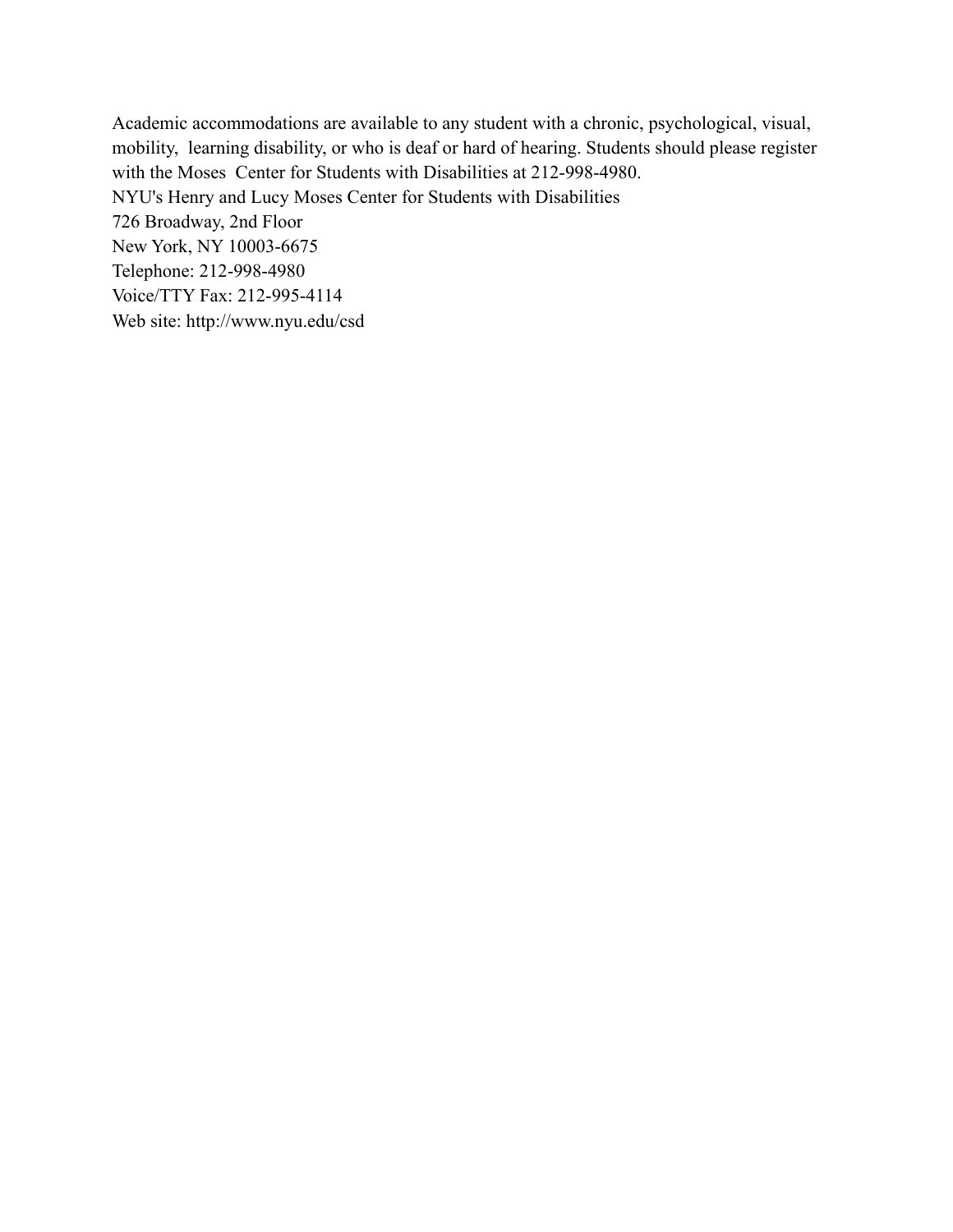Sophia Cornell March 2021

#### HOW TO CRITIQUE

## *The Basic Theory*

The first step of a helpful critique is to **identify the author's intent**. The intent may be a reaction they are trying to provoke in the reader, the emulation of a certain style, a polemical argument, a weaving of themes, etc.You should not ask yourself what *you* would have done, or even what *you* would have liked to see your classmate do differently, but rather what, as you understand it, *your classmate* meant to do, and which choices might help them achieve their intent. As always, you should be as specific as possible, and when possible, cite actual examples from the submission.

## *Etiquette and Kindness*

Your classmates are your colleagues and should be treated with respect at all times. As noted in the Student Wellness Policy, **do not conflate a narrator or character in the story with your classmate unless they specifically endorse the conflation.** It is often helpful to refer to "the narrator" rather than "the author." Please consider how to offer your critique as kindly and humbly as possible. It is often more helpful to ask a question ("What is making Sandra so angry?") or to express your confusion ("I'm not sure why Sandra is so angry") rather than express a generalized dislike ("It was annoying that Sandra got angry"). Not only are the first two formulations more kind, they are more likely to be taken into consideration by the student being workshopped. If you can find little to enjoy in a piece, consider how you may not be the ideal reader for it, and try to imagine what the ideal reader would say.

## *A Note on Believability*

When critiquing, you may be tempted to critique something in a story on the grounds that it is not sufficiently realistic. For example, "People don't talk like this," or "No eight-year-old is that mature." Before making such critiques, please consider whether it applies to the reality of the story, rather than to the reality in which you personally live. If the critique still applies, consider framing it as a question: "Would Sandra really talk like this?" "Would young Barthelemew really know so much about his mom's birth control?" etc.

## *Questions to Consider*

Did the writer achieve their intent?

If so, which moments contribute to that achievement?

If not, which specific moments are holding the piece back? E.g.:

Is the piece too long or too short? Which parts might be expanded or condensed? Where does the writer lose control of their language? Where do they lack precision?

Is the tone consistent? If not, are the inconsistencies intentional?

Is the point of view consistent? If not, are the inconsistencies intentional?

If parts of the story left you confused, what are they? Cite specific examples.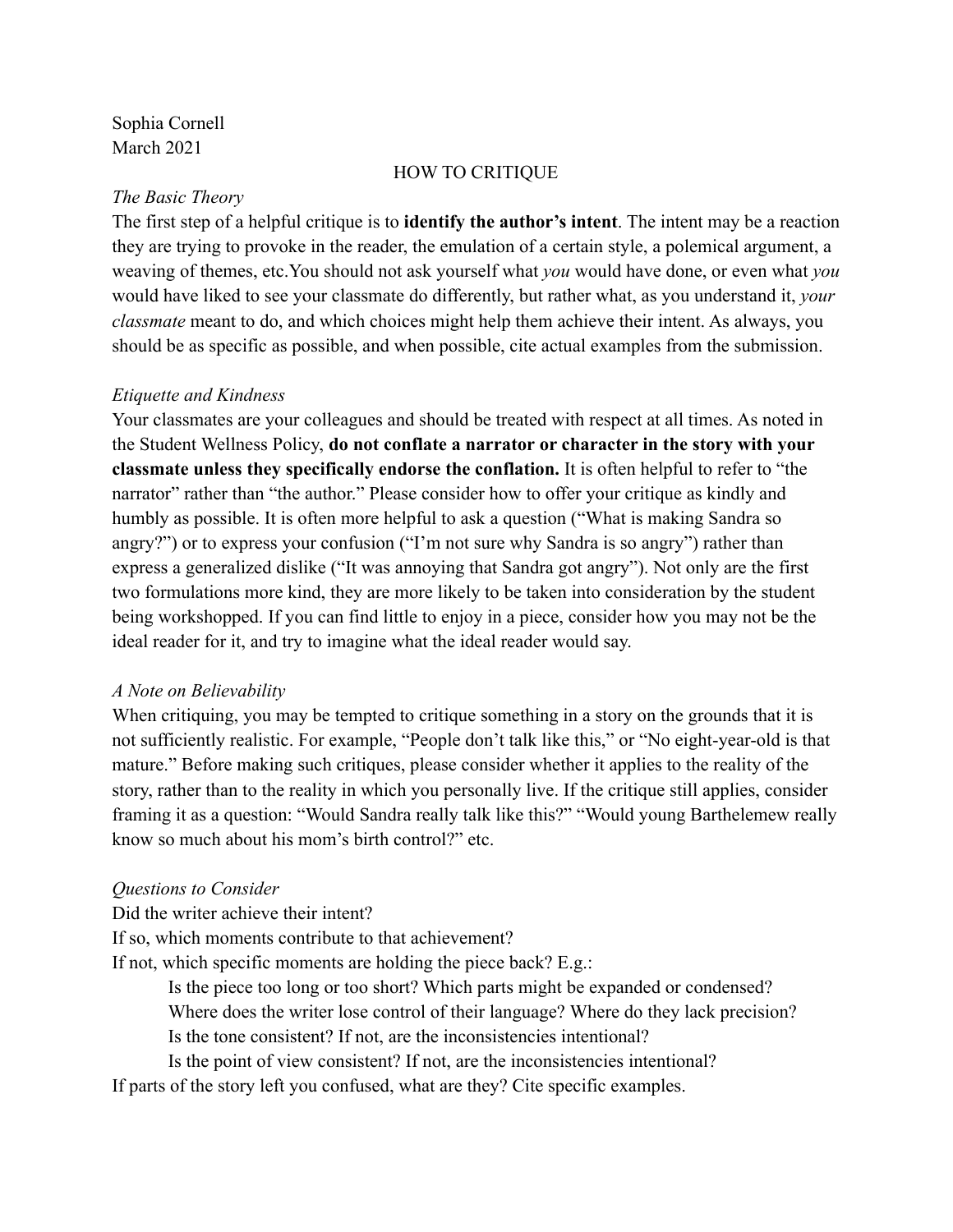In revising, how (specifically) can the writer better reach their intent?

## *Sample Critique*

It's not at all mandatory to follow this template. Your critique need only be kind, considered, honest, and about one page, single-spaced.

[Date] Dear [So-and-so],

Thank you for this poem/story/excerpt. I understood it to be about [summary]. I noticed [a few things] about the structure and form. Your intent seems to be [intent].

I enjoyed [a few specific things]. The most memorable moment was [a quote from the text.]

[Brief discussion of some of the *Questions to Consider.*]

When revising, you might consider [specific suggestion]. Also perhaps [a few more specific suggestions.]

 $\mathcal{L}_\mathcal{L} = \mathcal{L}_\mathcal{L} = \mathcal{L}_\mathcal{L} = \mathcal{L}_\mathcal{L} = \mathcal{L}_\mathcal{L} = \mathcal{L}_\mathcal{L} = \mathcal{L}_\mathcal{L} = \mathcal{L}_\mathcal{L} = \mathcal{L}_\mathcal{L} = \mathcal{L}_\mathcal{L} = \mathcal{L}_\mathcal{L} = \mathcal{L}_\mathcal{L} = \mathcal{L}_\mathcal{L} = \mathcal{L}_\mathcal{L} = \mathcal{L}_\mathcal{L} = \mathcal{L}_\mathcal{L} = \mathcal{L}_\mathcal{L}$ 

Best, [Your name]

Sophia Cornell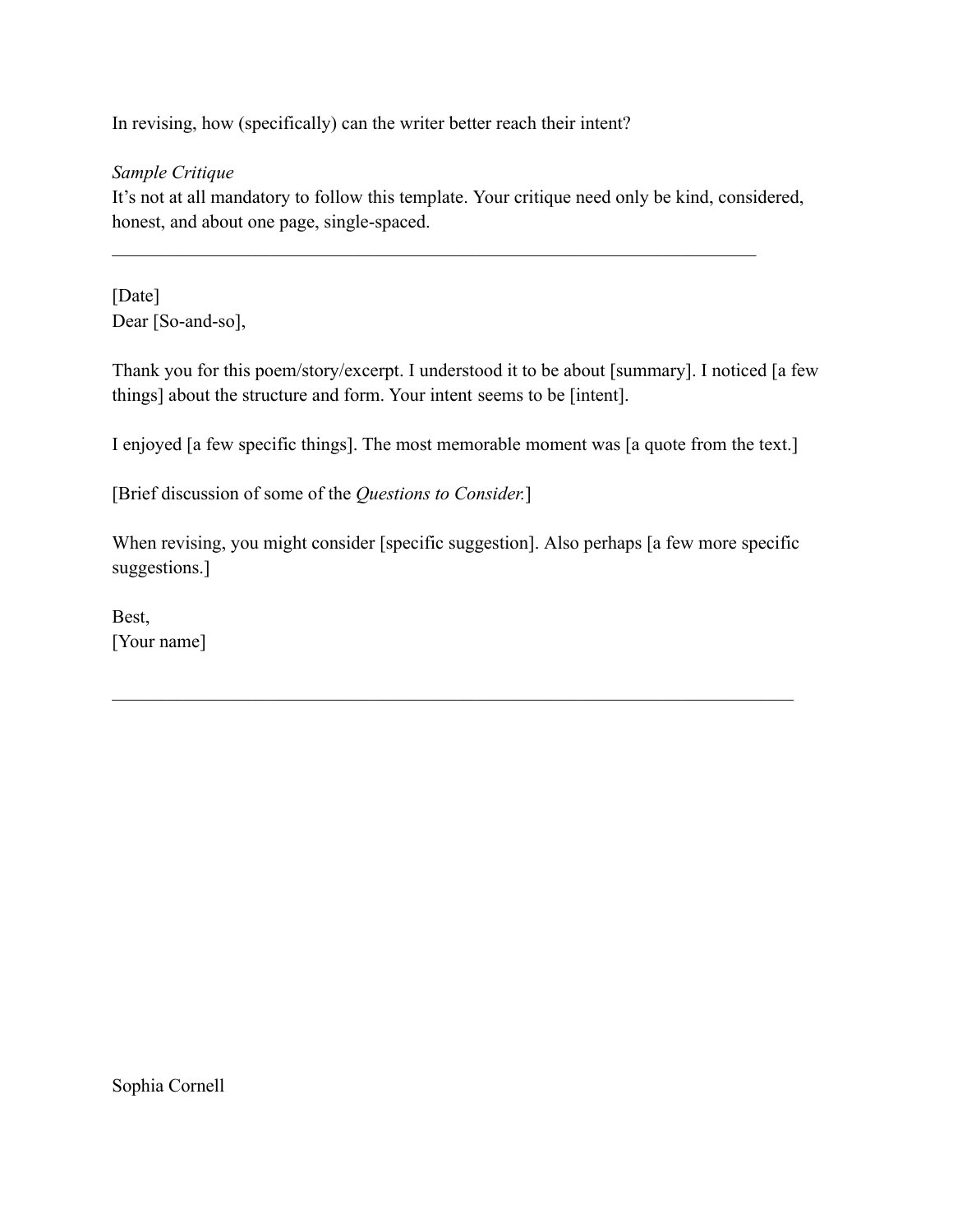#### PRESCRIPTIONS

Famously, writing has no rules. However, the more you read, the more you realize that most writers seem to adhere to a set of rules that beginning writers may not be familiar with. You may of course ignore these prescriptions, but please make sure you have an intention behind doing so.

- 1. Unnecessary words should always go.
- 2. Every sentence should provide new information.
- 3. Every sentence has a formality budget. Formal language is more expensive and should be spent with care. Unless you want an academic tone, "yet" is a rip off compared to "but." "Utilize" should be "use." "Cognizant" should be "aware." "For" should be "because," etc.
- 4. The constructions "There are/It is" are a waste of space and should be banished, especially at the beginning of sentences. Any phrase like, "It could be said that there might have been" is a monster to be slain.
- 5. Passive tense should be used with care.
- 6. Don't use easily mocked jargon.
- 7. Related: clichés are bad not because they are familiar, but because they are often imprecise.
- 8. Scenes that happened in the past should generally use past tense. Switching to present is often gimmicky, and if done, must be consistent.
- 9. Verb tenses should be simplified whenever possible.
	- a. Change progressive verb tenses to simple verb tenses. (e.g. change "As I **was studying** the prescriptions, I **was disagreeing** with Sophia's every thought" to "As I **studied** the prescriptions, I **disagreed** with Sophia's every thought."
	- b. To refer to repeated actions in the past, use "would + verb" once and then just use the simple past tense.
	- c. To refer to something that happened in a more distant past, use "had  $+$  verb" once, and then just use the simple past tense.
- 10. Avoid overuse of gerund phrases and present [participles](http://jordanmccollum.com/2011/08/kill-participles/), such as "Repressing the urge to check Instagram, I read the prescriptions. Stifling a yawn, I switched to iMessage."
- 11. Related: the subject of the sentence should usually come as early in the sentence as possible.
- 12. When possible, the last syllable of the sentence should have some punch.
- 13. Excessive use of [em-dashes](https://www.thesaurus.com/e/grammar/em-dash/#:~:text=The%20em%20dash%20is%20an,uses%20(and%20possible%20overuses).) is often a sign of poor sentence control.
- 14. Replace a bad adverb and verb/adjective with a better verb/adjective, e.g. "slightly angry" should be "miffed." Bad adverbs are mostly the ones with more than three syllables.
- 15. Among [conjunctive](http://www.chompchomp.com/terms/conjunctiveadverb.htm) adverbs, I prefer "still," "also," and "instead." Other choices create a usually unwanted term-paper tone.
- 16. Avoid "topic sentences" at the beginning of paragraphs. Just dive in.
- 17. When writing a list, it is often best to move from the simplest elements to the most complex, or from shortest to longest.
- 18. As far as dialogue tags, "said" and "asked" usually get the job done.

Sophia Cornell

2021